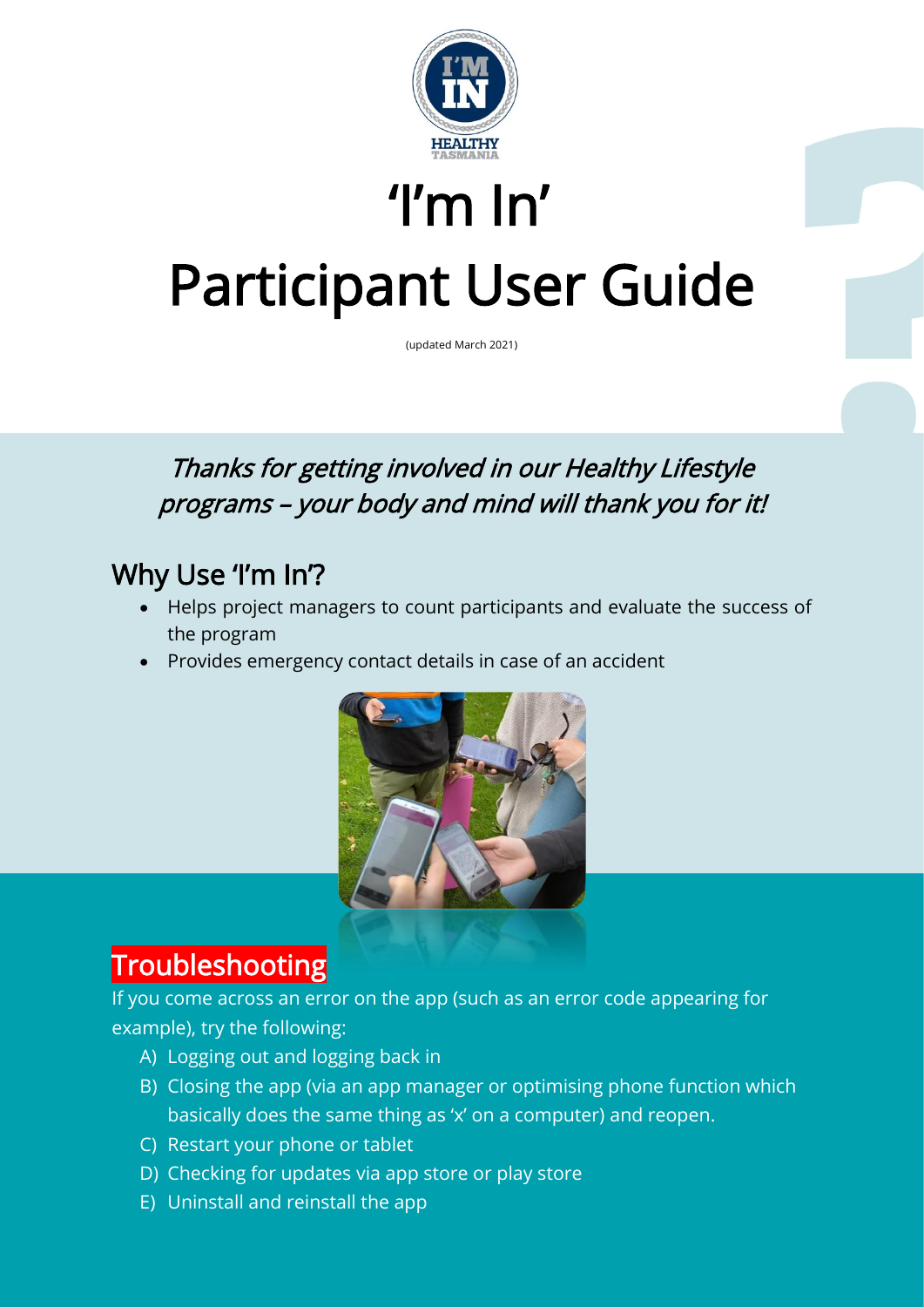

### How to download and register using the app

\*screenshots from Android

- 1. Download the 'I'm In' app from the iTunes App Store (Apple devices) or Google Play Store (Android devices). Note: try searching for 'Im In Healthy Tasmania'
- 2. Once you have found it, accept all the permissions and download the app. If you already have downloaded the app, check you have the latest update installed.



3. Once you have downloaded the app, open it up. First time users: If you are using the app for the first time you'll need to register. Press 'register' to create an account.

Returning users (this means you have participated in a session previously): If you have already registered an account, fill in your username and password and press 'I'm In'. Forgotten your password or username?, Select 'forgot password?'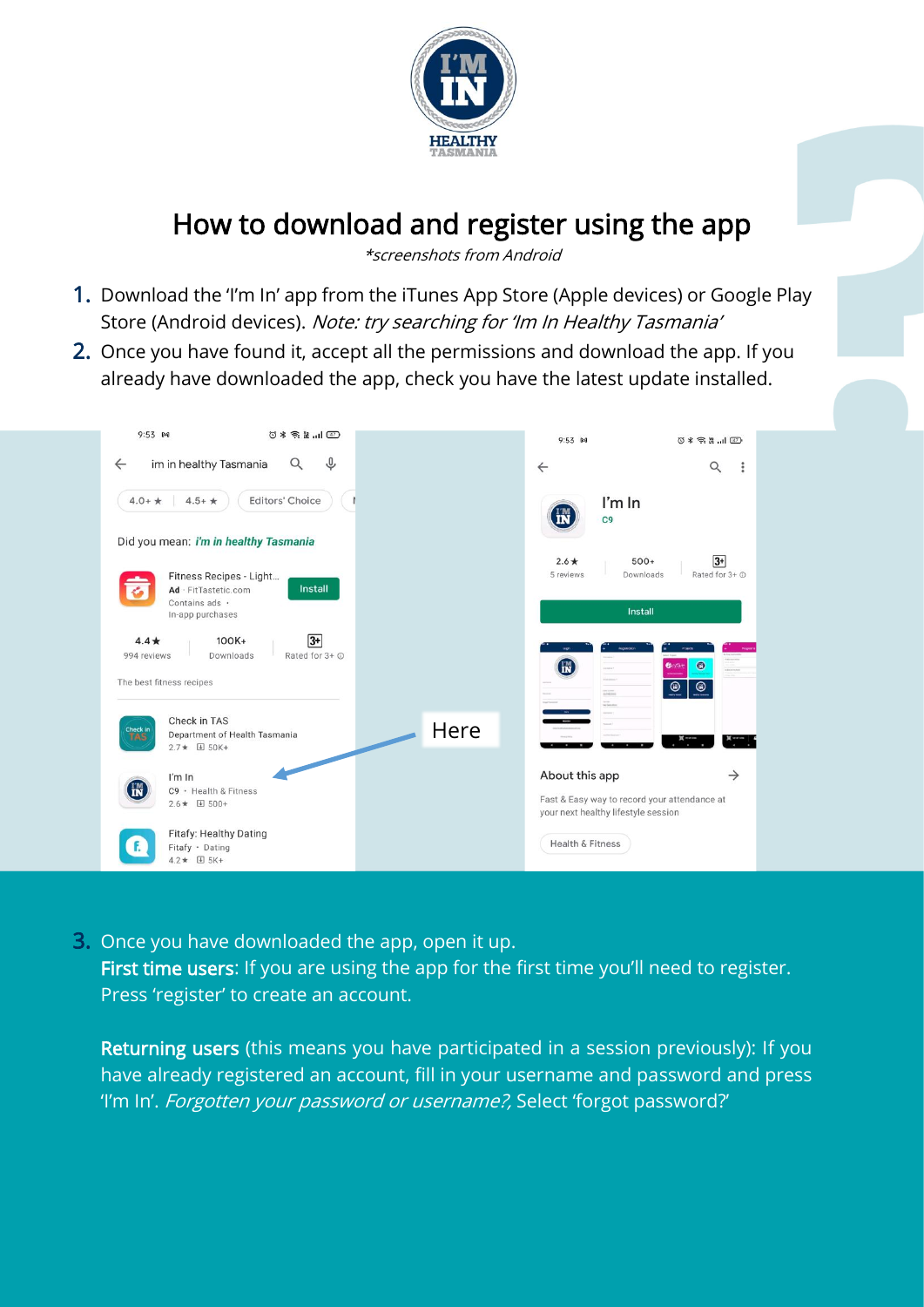|                   | <b>HEALTHY</b><br>TASMANIA                    |                  |  |
|-------------------|-----------------------------------------------|------------------|--|
|                   | 10:00 ₪<br>Login                              |                  |  |
|                   | TROOP<br>Username                             |                  |  |
|                   | Password<br>Forgot Password?                  |                  |  |
| Returning users - | I'M IN                                        |                  |  |
|                   | <b>REGISTER</b><br>www.healthytasmania.com.au | First time users |  |

4. Fill in all the blank fields making sure everything is spelt correctly. Some fields are compulsory and this is important to complete for the programs evaluation. Use an email address connected to your phone as you will need to verify your account once you finish registration (check it doesn't end up in your junk mail/clutter folder!).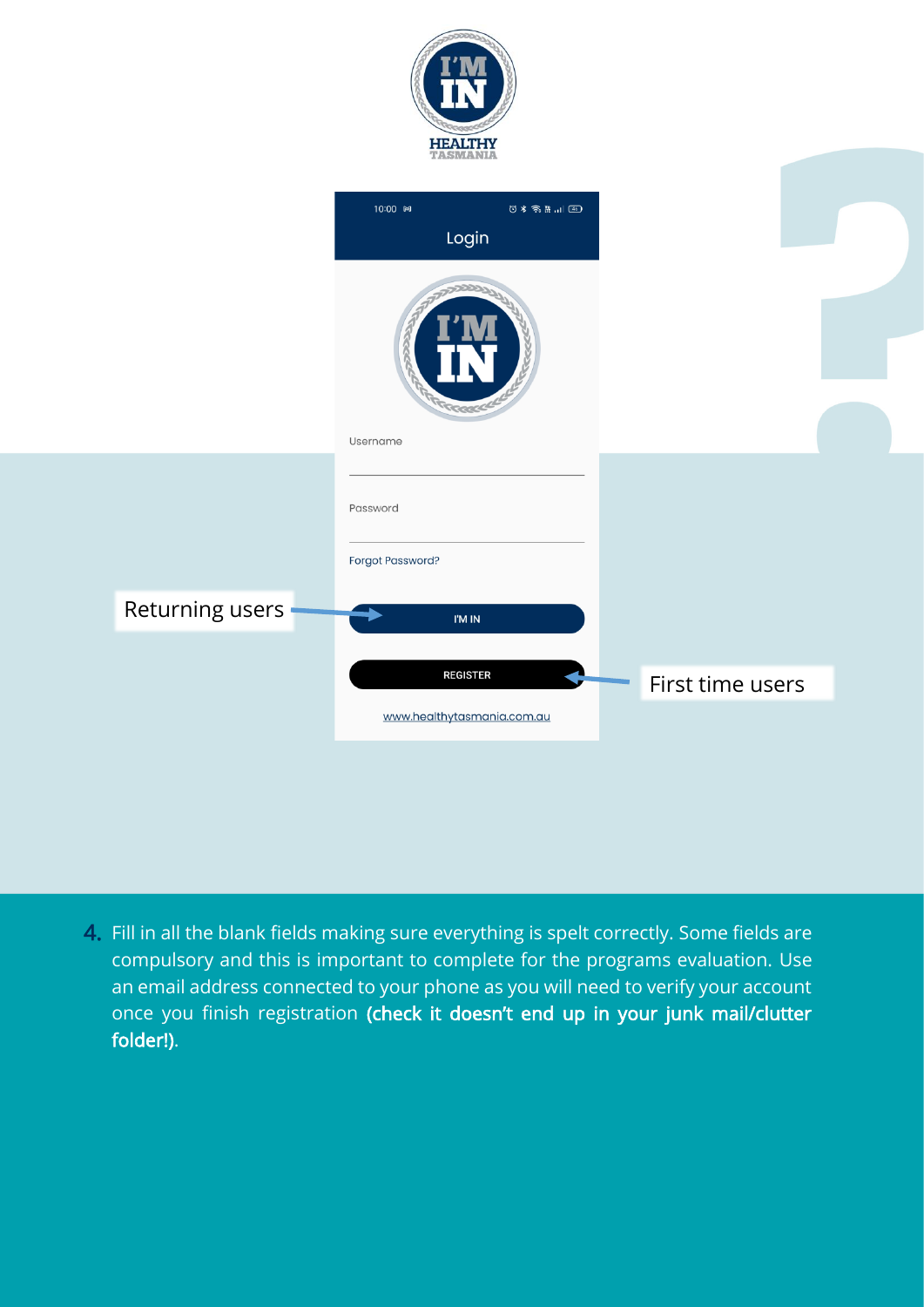

| 10:00 ₪<br>$\circledcirc$ in iii $\mathbb{R}$ $\approx$ $\circledcirc$ | 10:01 ₪<br>$\circledast \ast \mathrel{\widehat{\approx}} \mathrel{\mathop{\rm Re}\nolimits} \mathop{\mathop{\rm id}}\nolimits \mathop{\mathop{\rm ad}\nolimits}$ | 10:01 ₪<br>$0$ $\frac{1}{2}$ $\frac{1}{2}$ $\frac{1}{2}$ $\frac{1}{2}$ $\frac{1}{2}$ $\frac{1}{2}$ $\frac{1}{2}$ |
|------------------------------------------------------------------------|------------------------------------------------------------------------------------------------------------------------------------------------------------------|------------------------------------------------------------------------------------------------------------------|
| Registration<br>$\leftarrow$                                           | Registration<br>$\leftarrow$                                                                                                                                     | Registration<br>$\leftarrow$                                                                                     |
| First Name *                                                           | Confirm Password *                                                                                                                                               | <b>Street Address</b>                                                                                            |
| Last Name *                                                            | <b>Emergency Contact Name</b>                                                                                                                                    | City<br>No Selection                                                                                             |
| Email Address *                                                        | <b>Emergency Contact Phone</b>                                                                                                                                   | State                                                                                                            |
| Date of Birth                                                          | <b>Street Address</b>                                                                                                                                            | No Selection<br>Suburb                                                                                           |
| 17/03/2003                                                             | City                                                                                                                                                             | No Selection                                                                                                     |
| Gender<br>No Selection                                                 | No Selection                                                                                                                                                     | Country<br>No Selection                                                                                          |
| Username *                                                             | State<br>No Selection                                                                                                                                            | Postcode                                                                                                         |
| Password *                                                             | Suburb<br>No Selection                                                                                                                                           | <b>CONTINUE</b>                                                                                                  |
|                                                                        | Country                                                                                                                                                          |                                                                                                                  |
| Ξ<br>$\Box$<br>$\triangleleft$                                         | 三<br>$\Box$<br>$\triangleleft$                                                                                                                                   | Ξ<br>$\Box$<br>$\triangleleft$                                                                                   |

 $\frac{1}{2}$ 

| Registration<br>$\leftarrow$<br>Do You Hold a Health Care Card?<br><b>No</b><br>In a typical week, do you meet the Australian<br>physical activity guidelines as outlined<br>below?<br><b>No</b><br>https://www.health.gov.au/internet/main<br>/publishing.nsf/content/health-pubhlth-<br>strateg-phys-act-guidelines<br>Indigenous Status<br>None<br>Country of Birth<br><b>AUSTRALIA</b><br>Language Spoken at Home<br>English<br>Capition | <b>Il Telstra</b> る | $1:51$ pm | @.0395% |
|----------------------------------------------------------------------------------------------------------------------------------------------------------------------------------------------------------------------------------------------------------------------------------------------------------------------------------------------------------------------------------------------------------------------------------------------|---------------------|-----------|---------|
|                                                                                                                                                                                                                                                                                                                                                                                                                                              |                     |           |         |
|                                                                                                                                                                                                                                                                                                                                                                                                                                              |                     |           |         |
|                                                                                                                                                                                                                                                                                                                                                                                                                                              |                     |           |         |
|                                                                                                                                                                                                                                                                                                                                                                                                                                              |                     |           |         |
|                                                                                                                                                                                                                                                                                                                                                                                                                                              |                     |           |         |
|                                                                                                                                                                                                                                                                                                                                                                                                                                              |                     |           |         |
|                                                                                                                                                                                                                                                                                                                                                                                                                                              |                     |           |         |
|                                                                                                                                                                                                                                                                                                                                                                                                                                              |                     |           |         |
|                                                                                                                                                                                                                                                                                                                                                                                                                                              |                     |           |         |
|                                                                                                                                                                                                                                                                                                                                                                                                                                              |                     |           |         |
|                                                                                                                                                                                                                                                                                                                                                                                                                                              |                     |           |         |
|                                                                                                                                                                                                                                                                                                                                                                                                                                              |                     |           |         |
|                                                                                                                                                                                                                                                                                                                                                                                                                                              |                     |           |         |
|                                                                                                                                                                                                                                                                                                                                                                                                                                              |                     |           |         |
|                                                                                                                                                                                                                                                                                                                                                                                                                                              |                     |           |         |
|                                                                                                                                                                                                                                                                                                                                                                                                                                              |                     |           |         |
|                                                                                                                                                                                                                                                                                                                                                                                                                                              |                     |           |         |
|                                                                                                                                                                                                                                                                                                                                                                                                                                              |                     |           |         |

ľ

| <b>Il Telstra</b> へ              | 1:51 pm      | @ © 94% ■ |
|----------------------------------|--------------|-----------|
| $\leftarrow$                     | Registration |           |
|                                  |              |           |
| Language Spoken at Home          |              |           |
| English                          |              |           |
|                                  |              |           |
| Do you have a chronic condition? |              |           |
| None                             |              |           |
|                                  |              |           |
| If yes, please specify           |              |           |
|                                  |              |           |
| Do you have any allergies?       |              |           |
| None                             |              |           |
|                                  |              |           |
| If yes, please specify           |              |           |
|                                  |              |           |
|                                  |              |           |
| Do you have disability?          |              |           |
| None                             |              |           |
|                                  |              |           |
| If yes, please specify           |              |           |
|                                  |              |           |
|                                  |              |           |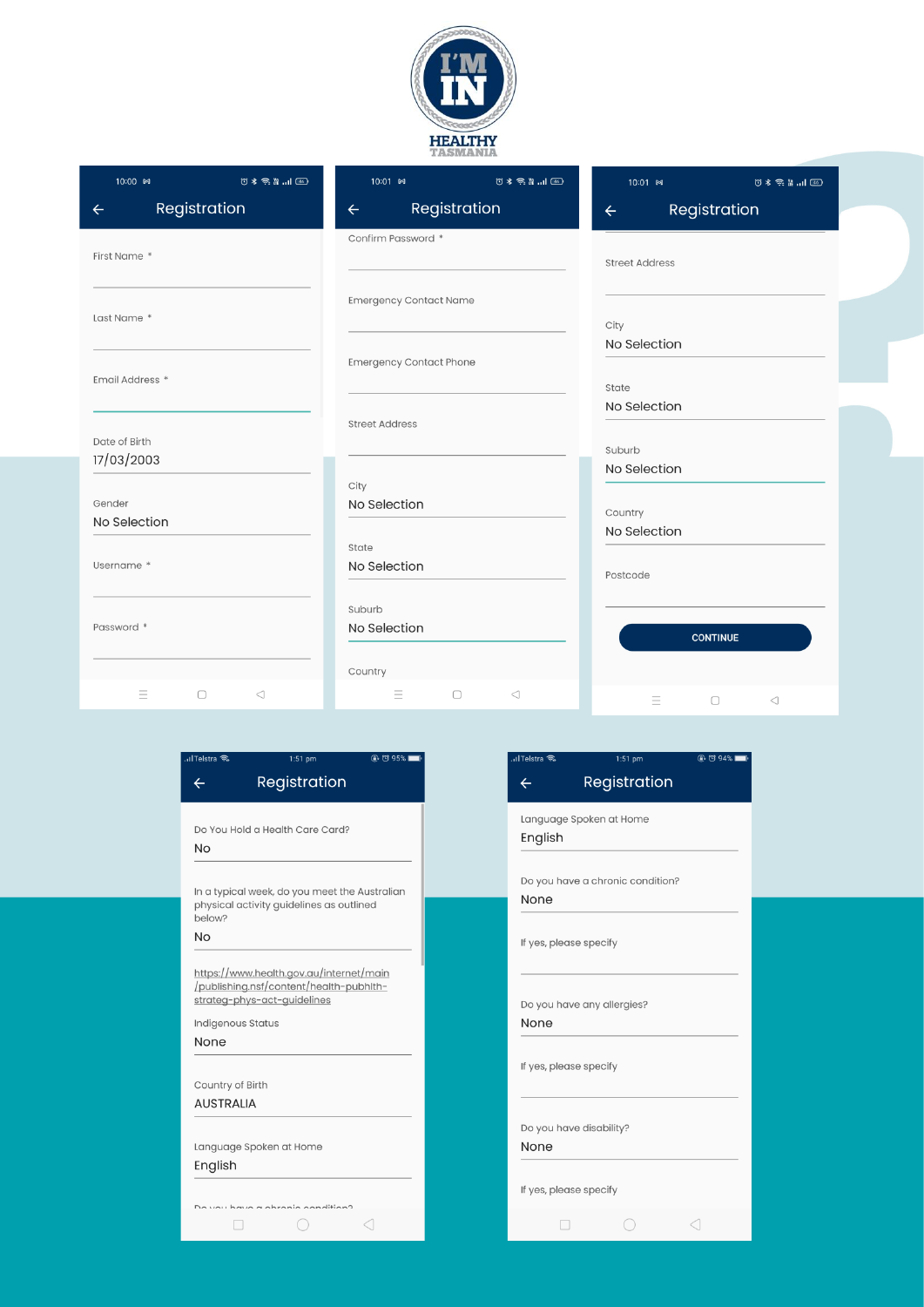

5. Once you have filled in all of your information, you have the option of telling us which project you are most interested in. Select a response and select 'sign up' to complete registration. Congratulations, you have now registered an account! Your unique QR code can be found on the bottom of your screen once you log in. Showing us your QR code allows us to 'scan' you into a session.

| ।।Telstra কি           | $1:51$ pm               | $@$ $@$ 94%     |                                      |    |
|------------------------|-------------------------|-----------------|--------------------------------------|----|
| $\leftarrow$           | Registration            |                 |                                      |    |
| Il yes, pieuse specify |                         |                 |                                      |    |
|                        |                         |                 |                                      |    |
|                        | Do you have disability? |                 |                                      |    |
| None                   |                         |                 |                                      |    |
| If yes, please specify |                         |                 |                                      |    |
|                        |                         |                 |                                      |    |
|                        |                         |                 | <b>Success</b>                       |    |
| Projects               |                         |                 | Registration completed successfully. |    |
| Check All<br>П         |                         |                 |                                      |    |
| П                      | Active Launceston       |                 |                                      | OK |
| □                      | Healthy George Town     |                 |                                      |    |
| П                      | <b>Healthy Hobart</b>   |                 |                                      |    |
| П                      | Healthy Tasmania        |                 |                                      |    |
|                        |                         | SIGN UP         |                                      |    |
| <b>BACK</b>            |                         |                 |                                      |    |
|                        |                         |                 |                                      |    |
| $\Box$                 | $\bigcirc$              | $\triangleleft$ |                                      |    |



You can save your QR code to your phone (check your photos folder) and at a session you can show this code to our program coordinators and they will be able to scan you in. Don't want to bring a phone to a session? You can also print your code on paper. Down the track we recommend you also verify your account by signing into your email account (the one you used in the registration).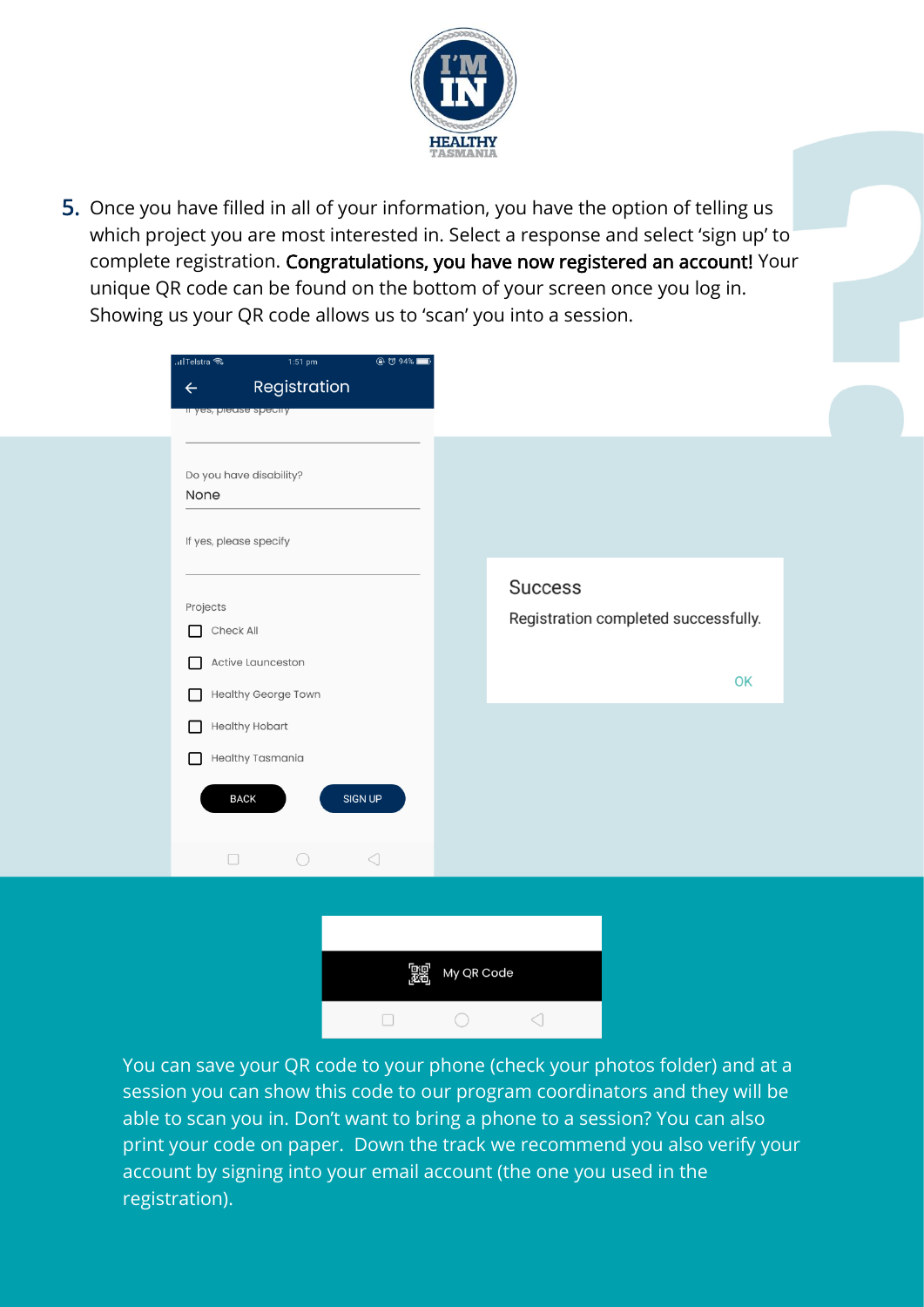

### How to register your interest at a session

You've created an account on the app but you want to see what sessions are available to you

| …ITelstra 全<br>$\equiv$  | 10:52 am<br><b>● で * 87%</b><br>Projects |  | .ilTelstra 全<br>$\leftarrow$              | 10:53 am<br>Programs            | @ 过老87%■        |
|--------------------------|------------------------------------------|--|-------------------------------------------|---------------------------------|-----------------|
| <b>Select Project</b>    |                                          |  | <b>Active Launceston</b>                  |                                 |                 |
| Active                   | <b>Seorge Town</b>                       |  | <b>Active Armchairs</b><br>14 Oct - 2 Dec | NSCC, George Town Road, Newnham | 曲               |
| <b>Active Launceston</b> | <b>Healthy George</b>                    |  | <b>Active Online</b>                      |                                 | 菌               |
|                          | Town                                     |  | 17 Oct - 5 Dec<br>Active Parks: Yoga      |                                 |                 |
| City of <b>HOBART</b>    | <b>HEALTHY</b><br>TASMANIA<br>$\bigodot$ |  | 14 Oct - 2 Dec                            |                                 | 菌               |
| <b>Healthy Hobart</b>    | <b>Healthy Tasmania</b>                  |  |                                           |                                 |                 |
|                          |                                          |  |                                           |                                 |                 |
|                          |                                          |  |                                           |                                 |                 |
| 露                        | My QR Code                               |  | <b>DEE</b> My QR Code                     | r                               | My Groups       |
| $\Box$                   | $\bigcirc$<br>$\triangleleft$            |  | $\Box$                                    | $\bigcirc$                      | $\triangleleft$ |

- 1. Once logged in, select the project you are interested in attending
- 2. Select the program you are interested in attending
- 3. Select the session you are interested in attending
- 4. Let us know if we expect to see you at the session by hitting 'going' or 'interested' or 'not going' to go back.

| <b>alTelstra 全</b>         | 10:53 am                                                   | <b>@ 过米87%■■</b> |  |  | <b>MITelstra</b>                                | 10:02 am               |                 | <b>AD 78 4 92% ■■</b> |
|----------------------------|------------------------------------------------------------|------------------|--|--|-------------------------------------------------|------------------------|-----------------|-----------------------|
| $\leftarrow$               | Session                                                    |                  |  |  | $\leftarrow$                                    | Session                |                 |                       |
| <b>Active Parks: Yoga</b>  |                                                            |                  |  |  | <b>Active Testing</b>                           |                        |                 |                       |
| pond)<br>6:00 PM - 7:00 PM | Wed., 14 October 2020<br>City Park, Launceston (near duck  | ⊕                |  |  | <b>Riverbend Park</b><br>$9:51$ AM - $10:51$ AM | Thu., 24 December 2020 |                 |                       |
| pond)<br>6:00 PM - 7:00 PM | Wed., 21 October 2020<br>City Park, Launceston (near duck  |                  |  |  | <b>Riverbend Park</b><br>$9:51$ AM - $10:51$ AM | Thu., 31 December 2020 |                 |                       |
| pond)<br>6:00 PM - 7:00 PM | Wed., 28 October 2020<br>City Park, Launceston (near duck  | œ                |  |  | Going<br>Interested                             |                        |                 | $\times$              |
| pond)<br>6:00 PM - 7:00 PM | Wed., 04 November 2020<br>City Park, Launceston (near duck | )                |  |  | Not Going                                       |                        |                 |                       |
| pond)                      | Wed., 11 November 2020<br>City Park, Launceston (near duck | ▥                |  |  |                                                 |                        |                 |                       |
| 麗                          | My QR Code<br>ቶየ                                           | My Groups        |  |  | [题 My QR Code                                   |                        | i i             | My Groups             |
| $\Box$                     |                                                            | ◁                |  |  | Ω                                               | $\bigcirc$             | $\triangleleft$ |                       |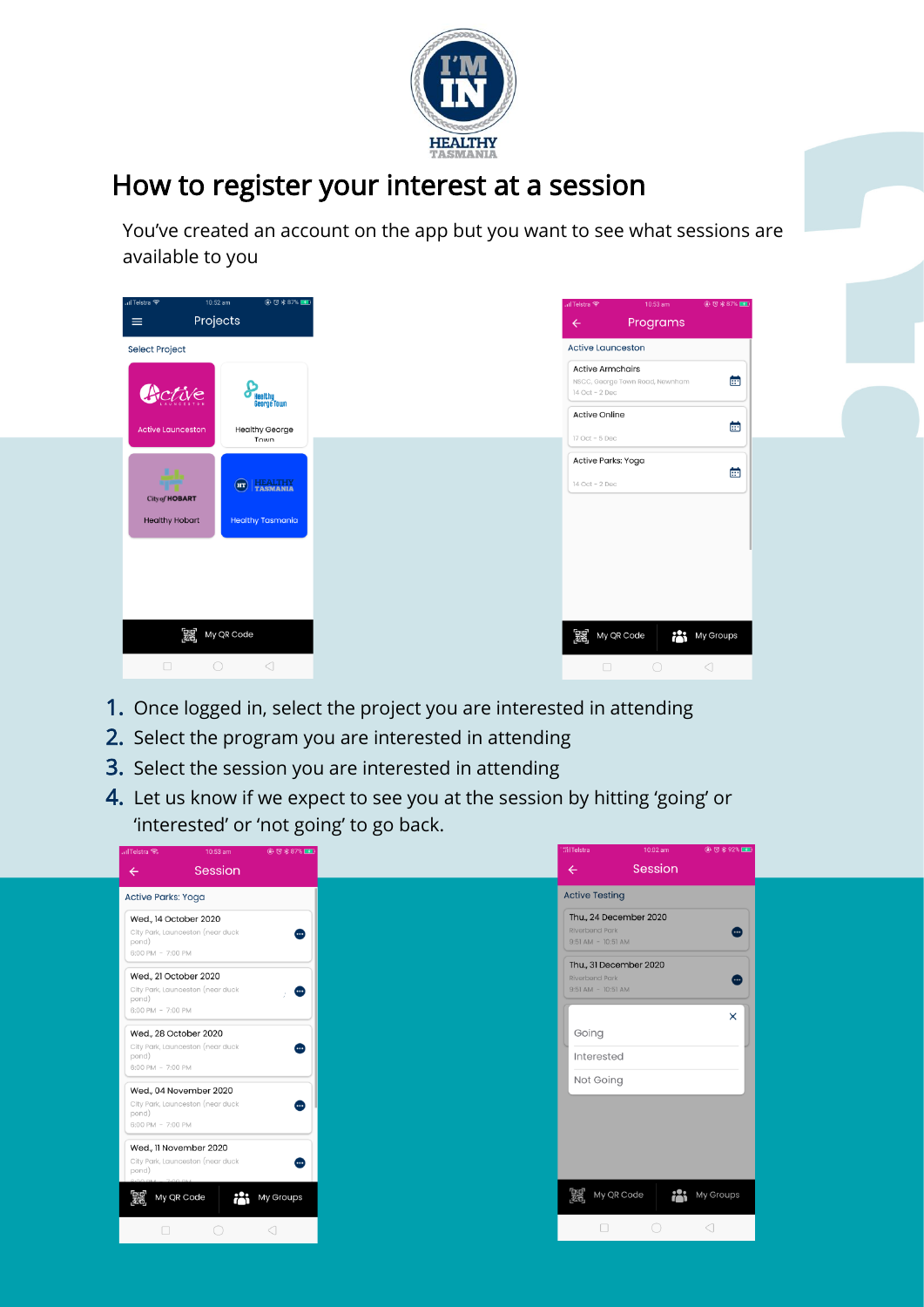

#### How to register for Im In via the website

If you have already registered via the app previously, you *do not need to register* via the website. The website registration is an alternate option for those who prefer not to use an app.

- 1. Go to<https://iminconnect.com/Registration>
- 2. Complete all the fields making sure everything is spelt correctly particularly your email address.
- 3. Once you have finished select 'save'.
- 4. Congratulations, you have now registered via the website. At a session you'll need to let the program instructor or coordinator know your name or show them your unique QR code so they can 'add you in' to a particular session.

| $\leftarrow$ $\rightarrow$ C<br>iminconnect.com/Registration                                                                                                                                                                                                                                       |                 |                       |                 | ◎ ☆<br>區     | Gerae<br>$\cdot$ :       |
|----------------------------------------------------------------------------------------------------------------------------------------------------------------------------------------------------------------------------------------------------------------------------------------------------|-----------------|-----------------------|-----------------|--------------|--------------------------|
| Note: If you have trouble registering because Google thinks you might be a robot, please refresh the page with CTRL + F5 on Windows or CMD + R on Mac and then try again. Using a phone? Slide your finger down the screen and<br>might not be using the latest version, please update to proceed. |                 |                       |                 |              | $\Delta$                 |
| <b>Contact Details</b>                                                                                                                                                                                                                                                                             |                 |                       |                 |              |                          |
| First Name*                                                                                                                                                                                                                                                                                        | Last Name*      |                       | Email Address * |              |                          |
|                                                                                                                                                                                                                                                                                                    |                 |                       |                 |              |                          |
| Mobile Number                                                                                                                                                                                                                                                                                      | Date of Birth * |                       | Gender*         |              |                          |
|                                                                                                                                                                                                                                                                                                    |                 |                       | No Selection    | ۰            |                          |
| Username*<br>Password <sup>+</sup>                                                                                                                                                                                                                                                                 |                 | Confirm Password *    |                 |              |                          |
|                                                                                                                                                                                                                                                                                                    |                 |                       |                 |              |                          |
| <b>Emergency Contact</b>                                                                                                                                                                                                                                                                           |                 |                       |                 |              |                          |
| <b>Full Name</b>                                                                                                                                                                                                                                                                                   | Mobile Number   |                       |                 |              |                          |
|                                                                                                                                                                                                                                                                                                    |                 |                       |                 |              |                          |
| <b>Address Details</b>                                                                                                                                                                                                                                                                             |                 |                       |                 |              |                          |
| <b>Street Address</b>                                                                                                                                                                                                                                                                              |                 | City                  |                 | State        |                          |
|                                                                                                                                                                                                                                                                                                    |                 | No Selection          | ٠               | No Selection | A.                       |
| Suburb <sup>*</sup><br>Country                                                                                                                                                                                                                                                                     |                 | Postcode <sup>*</sup> |                 |              | ◡<br>Privacy - Terms     |
| No Selection<br>No Selection<br>$\mathbf{v}$                                                                                                                                                                                                                                                       |                 | $\mathbf{v}$          |                 |              |                          |
| <b>Others Details</b>                                                                                                                                                                                                                                                                              |                 |                       |                 |              | $\overline{\phantom{a}}$ |